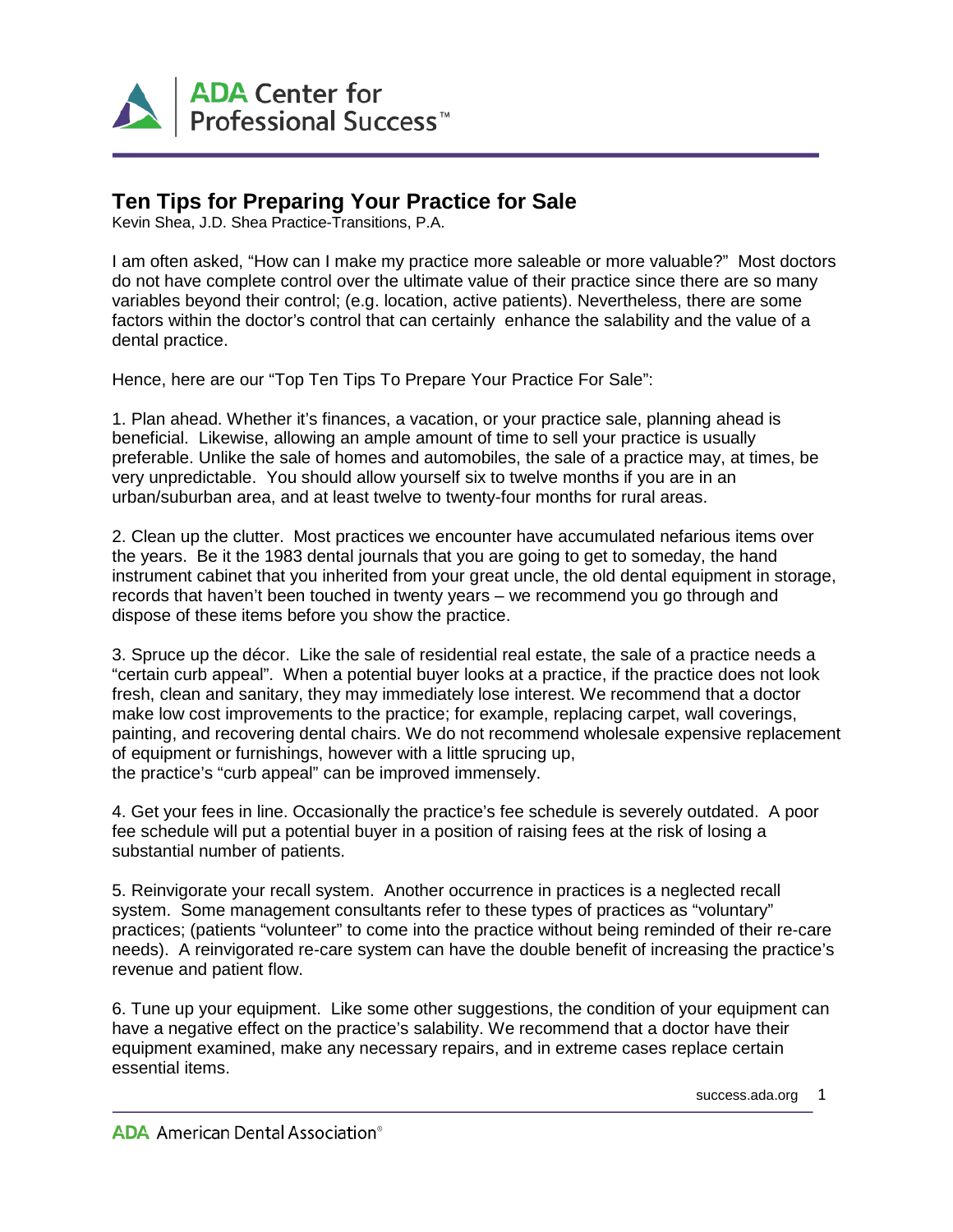

7. Weed out your "bad" accounts receivable. When a practice's accounts receivable are out of control, it is a reflection of the overall condition of the practice. If the receivables are greater than two months of production, receivables are in collections, and/or a high balance over 90 days in arrearages, it may be a telltale sign that the patients are controlling the practice. Accordingly, we recommend that all such bad accounts receivable be taken off the books and written off, and most importantly that the collection policies and billing systems be reviewed and revised.

8. Don't let your lease lapse. For those doctors who lease space, it is usually important that a long-term lease is available to a buyer. Obviously a fine dental practice without a facility in which to practice has little or no value. Moreover, financing companies typically require a buyer obtain a long-term lease. One exception to the above rule: if the practice's facility is beyond improvement and its main asset is its patient records, having no lease may give the selling doctor more flexibility in the sale of the practice.

9. Maintain your production. It is not unusual for a doctor contemplating the sale of the practice to take more time off and otherwise let the practice's revenue stream decline. Under these circumstances, the seller may say, "but my practice has lots of potential". Unfortunately most buyers don't buy potential per se. It is a better policy for a seller to show that the practice's production has been steady and consistent over at least the previous five years.

10. Check with your advisors. The sale of your practice may not be appropriate because of your overall retirement and/or emotional needs. Furthermore, some disreputable brokers will inflate the value of an appraisal to simply get a listing. Therefore, it is imperative that before you sell your practice, you meet with your trusted, knowledgeable and reputable advisors to be sure if the sale of the practice is right for you.

Naturally the above list is not inclusive; irrespective, the foregoing will give you some aid in preparing your practice for sale. These tips won't turn an average practice into an outstanding practice, but they may turn a good practice into a great practice and certainly increase its salability.

*Kevin Shea is president of Shea Practice Transitions, P.A. His geographical area includes Minnesota, North Dakota, South Dakota, northern Iowa and western Wisconsin. An attorney, Shea has nearly 25 years of experience in the brokering of practice sales, as well as the representation of buyers for purposes of practice acquisitions. Contact him toll-free at (877)275- 2727, locally at (952) 920-9411, or email him at kshea@sheatransitions.com.*